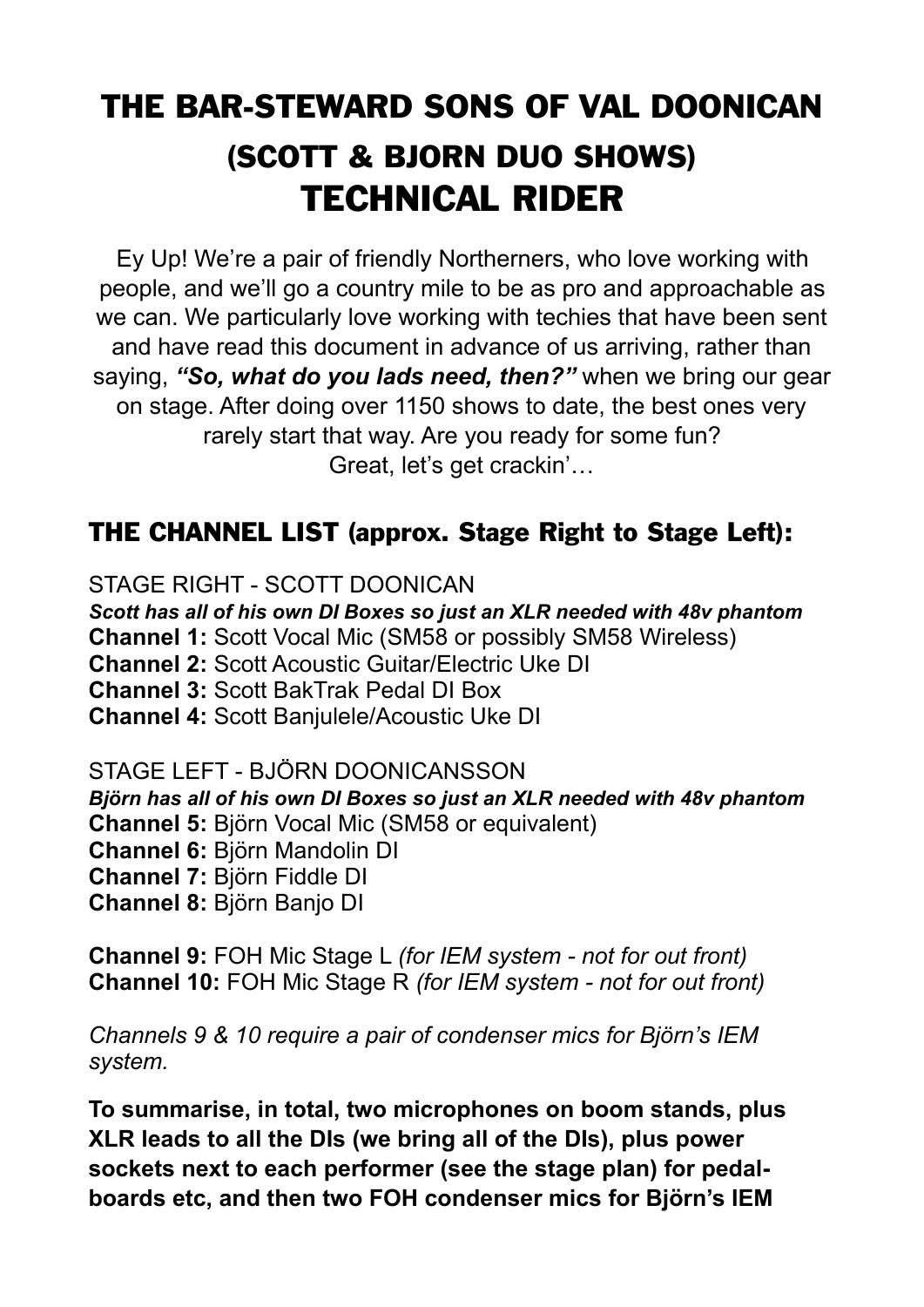#### **system. Scott's mic stand holds a wireless mic so needs one of those larger mic clips (e.g. like a Shure WA371).**

Scott's BakTrak pedal is for playback of our intro tape/backing tracks/ drum tracks. We may need a stage-hand or compere to start our intro tape for us (don't worry, we'll show 'em what to do - there is a button on Scott's pedalboard that clearly says "THIS ONE").

As the focus of our act is comedy first and foremost, **absolutely NO reverb on any of the vocals, please.** The vocals should be nice, crisp and prominent in the mix over the instruments no matter what. Thanks! Should there be ANY issues regarding this technical rider, please contact Scott immediately at thebarstewardsons@gmail.com

## WIRELESS SYSTEMS:

Scott usually uses an Shure SM58 wireless microphone and a corresponding Shure BLX wireless receiver - Frequencies between 518-865 MHz (where this isn't used, it will be a regular wired SM58).

Björn uses a LD MEI1000 G2 In-Ear Monitoring System (Frequency Channel 70, 863.1-864.9 MHz) instead of a stage monitor.

Both musicians use wireless packs for their instruments, with frequencies as follows...

**Scott** uses a Line 6 G70 Wireless System (Digital system) for his quitar and electric uke - Frequencies between 2400Mhz and 2483.5Mhz

**Björn** uses a t.bone GigA Pro Wireless System (Digital system) for banjo, mandolin and fiddle - Frequencies between 2400Mhz and 2483.5Mhz

If *any* of these frequencies are likely in interfere with any other on-stage equipment, please let Scott know as a matter of urgency on receipt of this tech-spec, at thebarstewardsons@gmail.com We'd rather not find out at the 11th hour!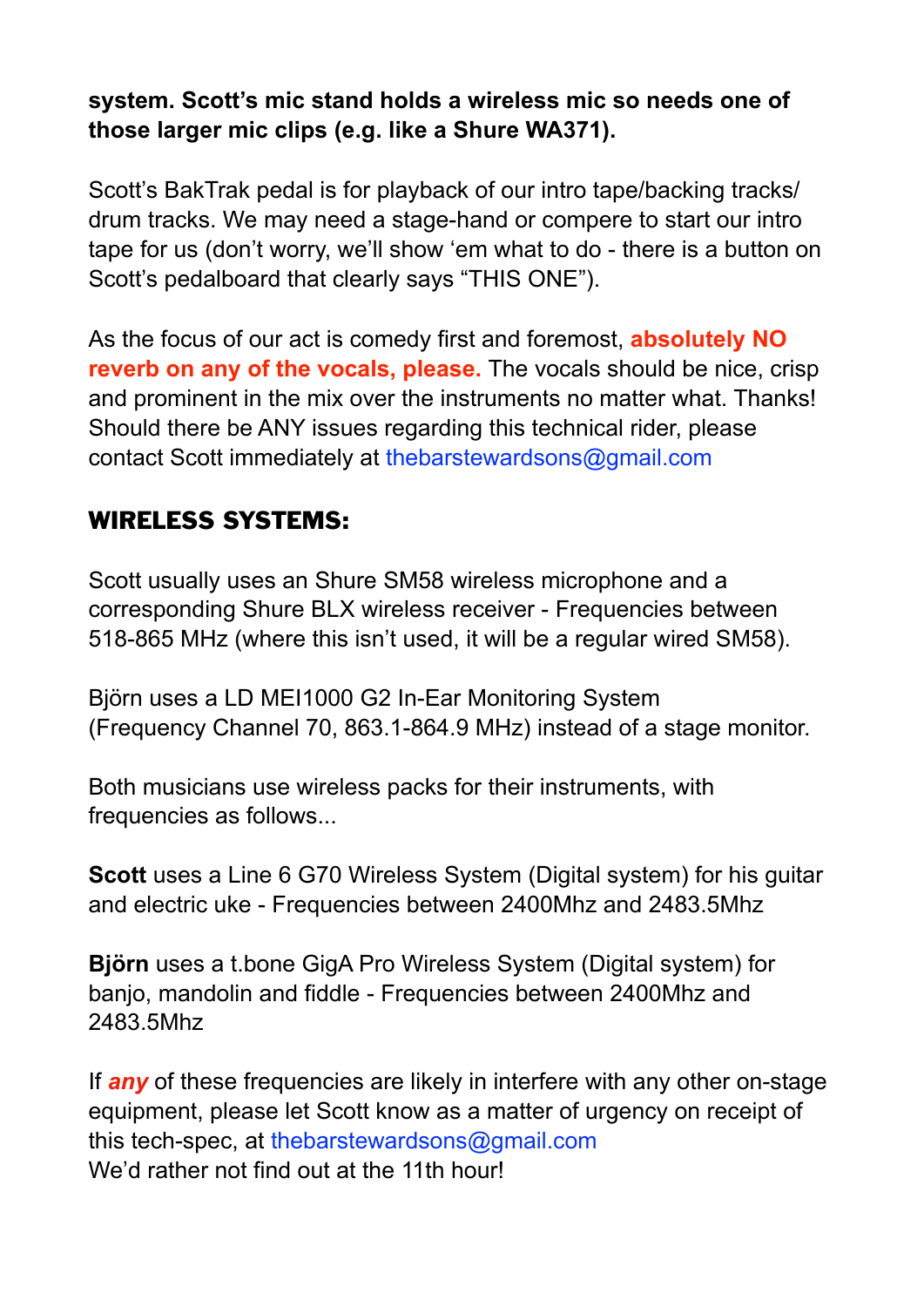## LIGHTING/VIDEO:

We're not dead fussy about such things... if it's a theatre, a very basic two spots would do – one on each performer, or a basic warm wash. If it's a festival, we'll leave that kind of thing to your wonderful lighting gurus to be as subtle or mental as suits the song. It may also worth noting, none of us suffer from photo-sensitive epilepsy, so feel free to go nuts, though obviously an audience member might be, so only if your lighting safety policy covers it!

If it's a festival show with video-walls, get in touch with Scott at [thebarstewardsons@gmail.com](mailto:thebarstewardsons@gmail.com) and he will give you the low-down on how to get the best shots for your camera-team. We trust you implicitly to make us look good.

## MONITOR MIXES:

We need a healthy amount of Scott's BakTrak pedal in our monitors as it provides us with drums etc for certain songs in the set. Without this we will inevitably end up out of time, and it'll sound absolutely bobbins. Often at festival shows, or shows where we have only got time for a quick line-check, Scott sometimes has a booster pedal attached to the BakTrak pedal which he will press if he cannot hear enough, instead of hoping that the lovely sound crew will spot him doing the *"look at me pointing at something I would like you to turn up dance"*. This will boost it in our monitors, but your mixing desk tech will then need to adjust the FOH level accordingly (please don't change the monitor mix though – you'd be amazed how many people do!)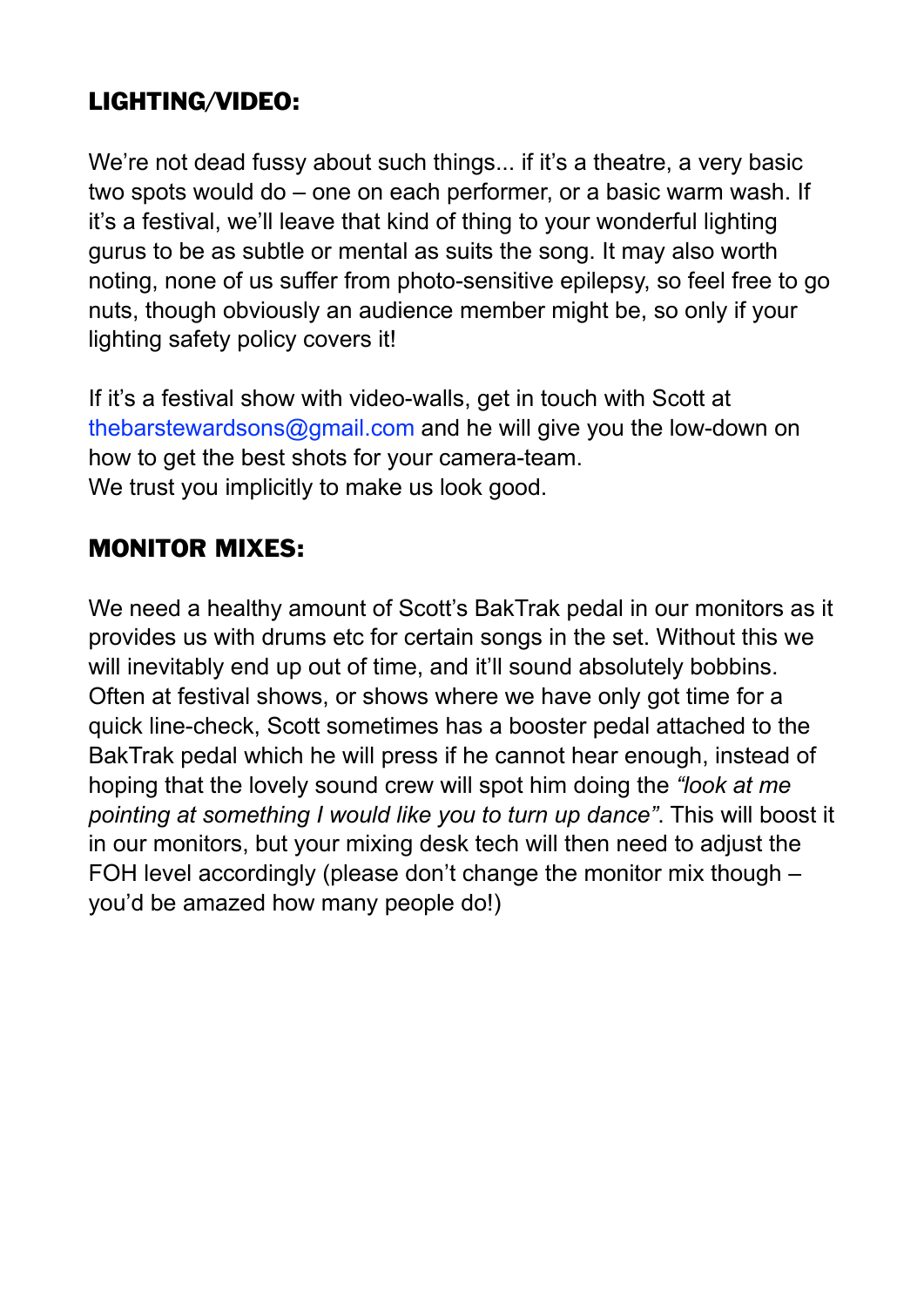Anyway, here are our individual monitor mixes, just how we like it...

#### **Scott:**

*"I am genuinely pretty deaf (my right eardrum has a hole in it, and me left one isn't much better, but you don't need my life story) so I prefer plenty of my vocals and guitar in my wedge. Both vocals mixed to the same level, please. Plenty of the BakTrak Pedal. And it will never be loud enough. Turn it up to 11. Switch off your 'DFA button' too. You're too kind.* 

*(Please read that back in an ironic voice, as I'm not really a diva)"* 

#### **Björn:**

*"I don't actually need a floor wedge as I am using IEM's. However, if you have one there, angle it towards Scott, and please put a wee bit of my vocals and instruments in the wedge so that Scott can hear me without me being in his mix (just so they know I am still there), and also Scott's BakTrak pedal so that if they venture over my side of the stage, they can still hear it!* 

*So, instead of having my mix in the stage monitor I need 1 x XLR or 1 x 1/4" jack to send a mono monitor mix to my IEM transmitter. I need a pair of FOH condenser mics so that I can hear the audience, otherwise I can't interact with them. I will need a mix of everything on stage. Hopefully the following information should help you to get the perfect IEM mix…* 

*To break this down, I need a comprehensive even mix of ALL channels, with all vocals, my instruments and Scott's BakTrak pedal mixed highest in the mix. Please mix as follows (this is in the same order as the Channel List)* 

**Channel 1:** Scott Vocal (HIGHER) **Channel 2:** Scott Acoustic Guitar **Channel 3:** Scott BakTrak Pedal DI Box (*HIGHEST* - this is most vital!) **Channel 4:** Scott Banjulele/Acoustic Uke **Channel 5:** Björn Vocal (HIGHER) **Channel 6:** Björn Mandolin (HIGHER) **Channel 7:** Björn Fiddle (HIGHER) **Channel 8:** Björn Banjo (HIGHER)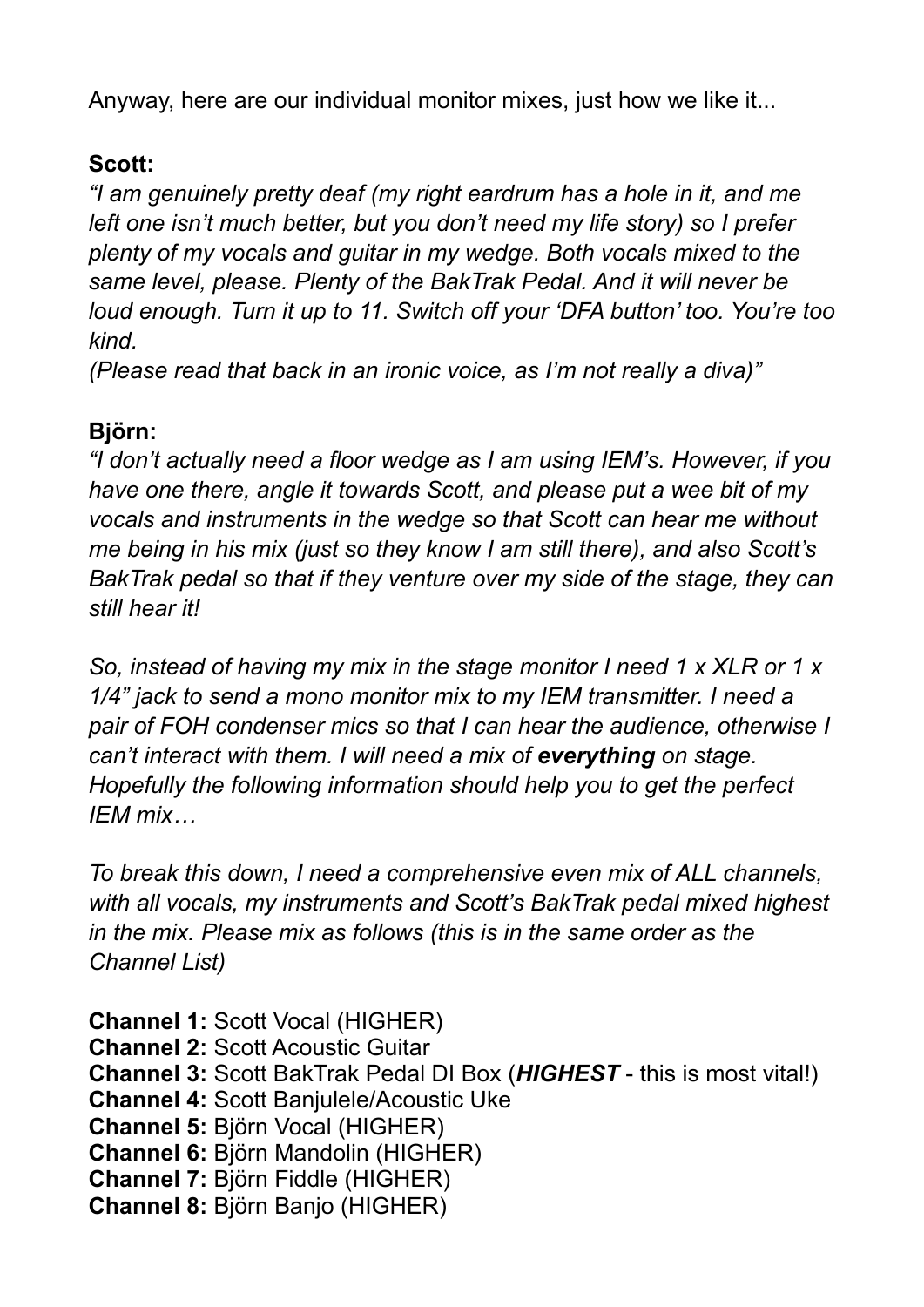**Channel 9:** FOH Mic Stage L **Channel 10:** FOH Mic Stage R

If there is an issue regarding IEM sends or indeed anything regarding in IEM system please get in touch with Björn as a matter of urgency. If this is a festival show, Björn is happy to come to the stage earlier in order to sort his IEMs with the monitor tech-team, as often we only get a linecheck and this is the bit that sometimes adds time to a quick turnaround. In case you need it, Björn's number is 07904605784

#### **Thank you very much you lovely folks... we'll see you out on stage. Let's do this!**

CHEERS! Scott & Björn